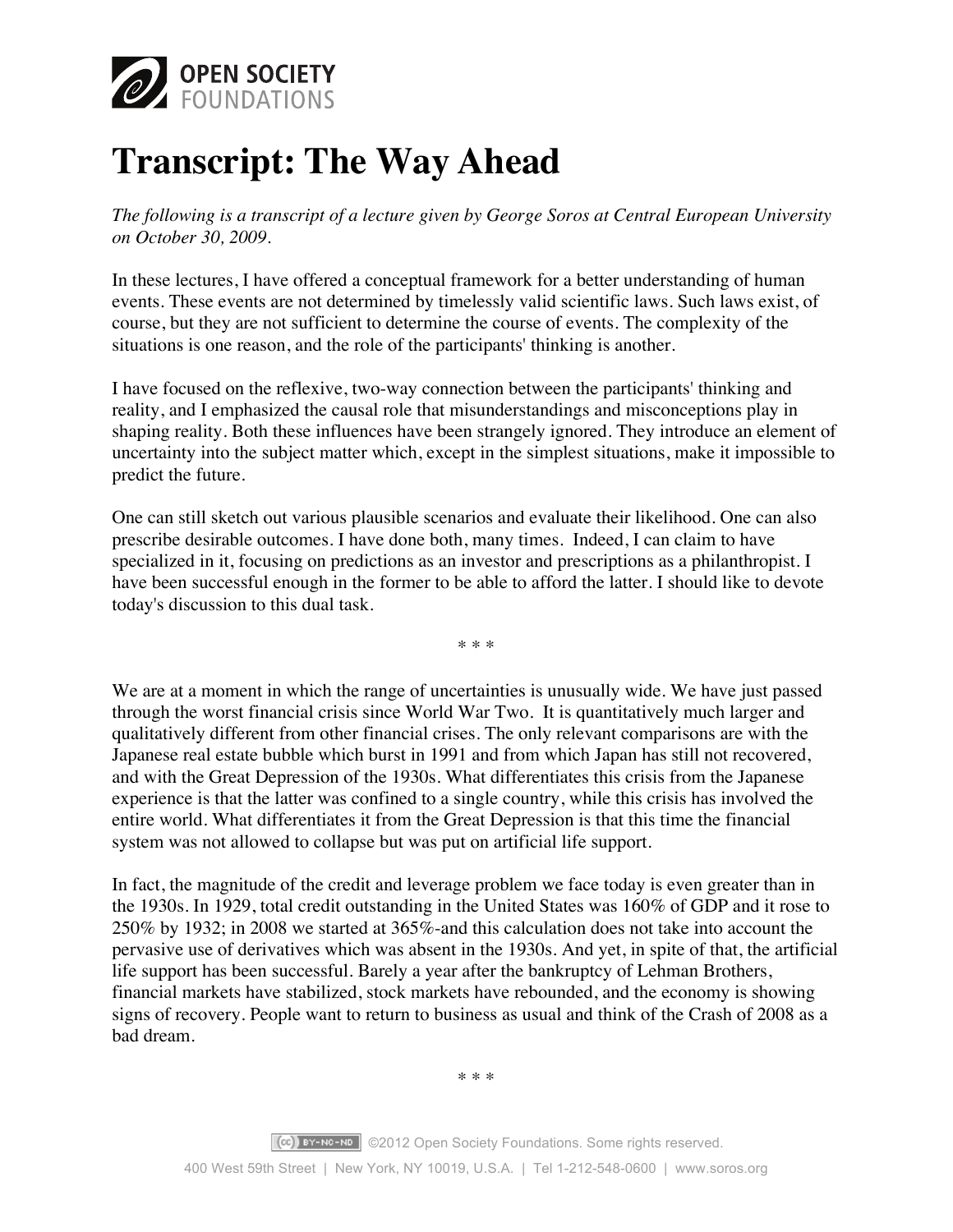

I regret to tell you that the recovery is liable to run out of steam and may even be followed by a "double dip" although I am not sure whether it will occur in 2010 or 2011.

My views are far from unique but they are at variance with the prevailing mood. The longer the turnaround lasts the more people will come to believe in it but in my judgment, the prevailing mood is far removed from reality. This is characteristic of far-from-equilibrium situations when perceptions tend to lag behind reality. To complicate matters, the lag works in both directions. Most people have not yet realized that this crisis is different from previous ones-that we are at the end of an era. Others-including me-failed to anticipate the extent of the rebound.

\* \* \*

The confusion is not confined to the financial sphere; it extends to the entire international arena.

After the collapse of the Soviet empire the United States emerged as the sole superpower. No other power, or combination of powers, could challenge its supremacy. But the uni-polar world order did not take root. When President Bush sought to assert America's supremacy by invading Iraq on false pretences he achieved the exact opposite of what he intended. The United States suffered a precipitous decline in its power and influence. So the disarray in the international financial system is matched by instability in international relations. The new world order that will eventually emerge will *not* be dominated by the United States to the same extent as the old one.

\* \* \*

To understand what is happening we need a different conceptual framework from the one to which we have been accustomed. The efficient market hypothesis looks at financial markets in isolation and totally disregards politics. But that gives a distorted picture. As I have pointed out several times, behind the invisible hand of markets there is the *visible* hand of politics which establishes the rules and conditions in which the market mechanism operates. My conceptual framework relates to the *political* economy, not the market economy as an abstract construct that is governed by timelessly valid laws. I look at financial markets as a branch of history.

\* \* \*

The international financial system, as it was reconstructed after the Second World War, did not create a level playing field; it was lopsided by design. The international financial institutions-the International Monetary Fund and the World Bank-were organized as shareholding companies in which rich countries held a disproportionate share of the votes and also controlled the boards. This put the countries at the periphery at a disadvantage vis-à-vis those at the center.

Ever since, the system has been dominated by the United States. At the Bretton Woods conference, Lord Keynes proposed but it was the head of the American delegation, Harry White, who disposed. Since then, we have gone from an almost completely regulated system to an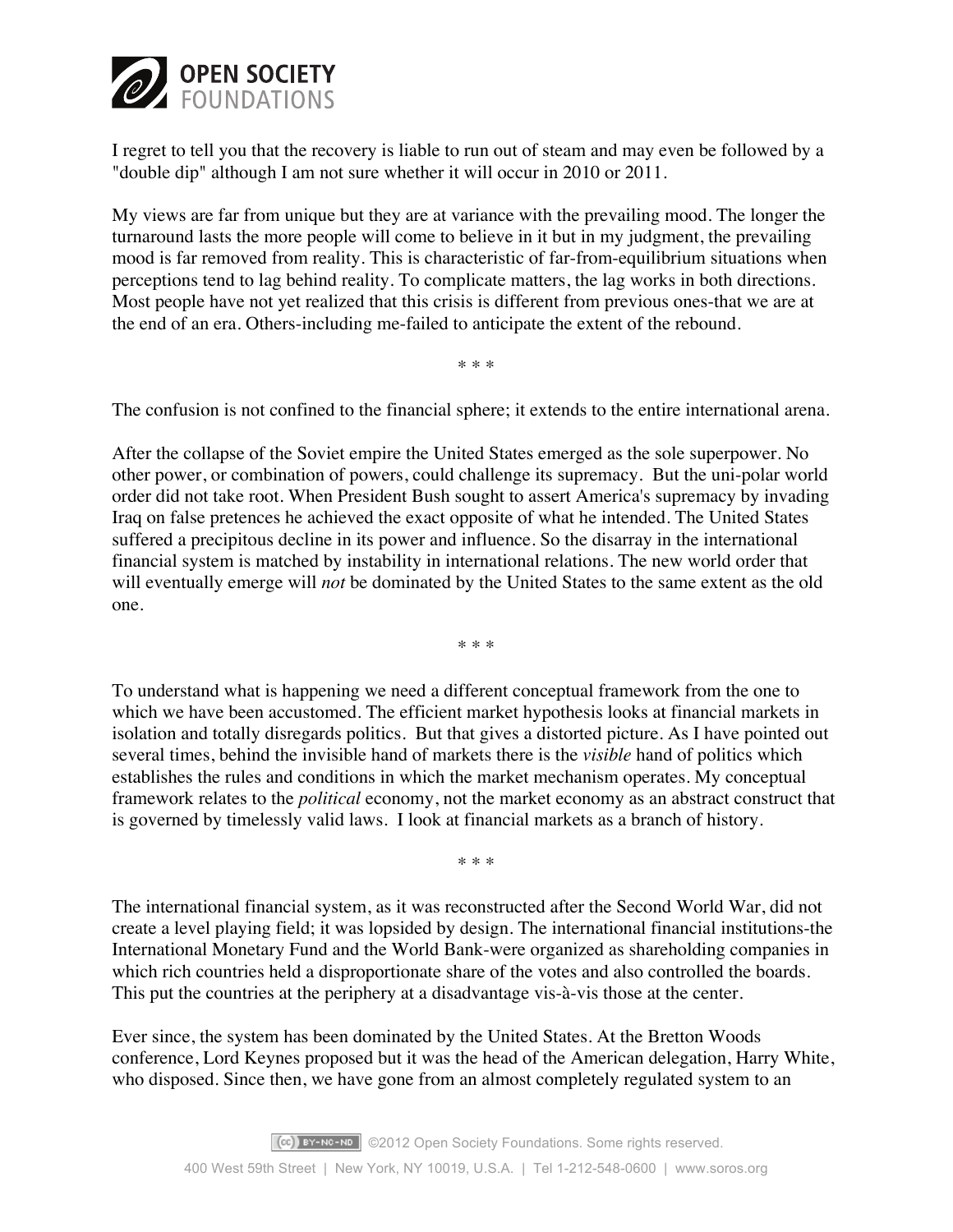

almost completely deregulated one but the changes were led by the United States and the system has continued to be guided by what has become known as the Washington Consensus.

Although the rules laid down by the Washington Consensus are supposed to apply to all countries equally, the United States-as the issuer of the main international currency-is more equal than the others. Effectively the international financial system has a two-tier structure: Countries that can borrow in their own currency constitute the center, and those, whose borrowings are denominated in one of the hard currencies, constitute the periphery. If individual countries get into difficulties they receive assistance but only on strict conditions. That holds true whether they are from the center or from the periphery. But if the center *itself* becomes endangered, then, preserving the system take precedence over all other considerations.

That happened for the first time in the international banking crisis of 1982. If the debtor countries had been allowed to default, the banking system would have collapsed. Therefore the international financial authorities banded together and introduced what I called at the time "the collective system of lending." The lenders were induced to roll over their loans and the debtor countries were lent enough additional money to service their debts. The net effect was that debtor countries fell into severe recession-Latin America lost a decade of growth-but the banking system was allowed to earn its way out of a hole. When the banks built up sufficient reserves the loans were restructured into so-called Brady bonds and the banks were wrote of their remaining losses.

Something similar happened again in 1997 but by then the banks had learned to securitize their loans so they could not be forced into a collective system of lending and most of the losses had to be taken by the debtor countries. This set the pattern: the debtor countries were subjected to harsh market discipline but when the system was in danger, the normal rules were suspended. Banks, whose collective failure would have endangered the system, were bailed out.

The financial crisis of 2007/2008 was different because it originated at the center and the periphery countries were drawn into it only after the bankruptcy of Lehman Brothers. The IMF was faced with a novel task: to protect the periphery from a storm that originated at the center. It did not have enough capital but, member countries banded together and raised a trillion dollars. Even so, the IMF has had some difficulties in coping with the situation because it was designed to deal with problems in the public sector and the shortage of credit was impacting mainly the private sector. But, on the whole, the IMF adapted itself to its novel task remarkably well.

Overall, the international financial authorities have handled this crisis the same way as previous ones: They bailed out the failing institutions and applied monetary and fiscal stimulus. But this crisis was much bigger and, at first, the same techniques did not work. The rescue of Lehman Brothers failed. That was a game-changing event: financial markets actually ceased to function and had to be put on artificial life support. This meant that governments had to effectively guarantee that no other institution whose failure could endanger the system would be allowed to fail. That is when the crisis spread to the periphery because periphery countries could not provide equally credible guarantees. This time it was Eastern Europe that was the worst hit. The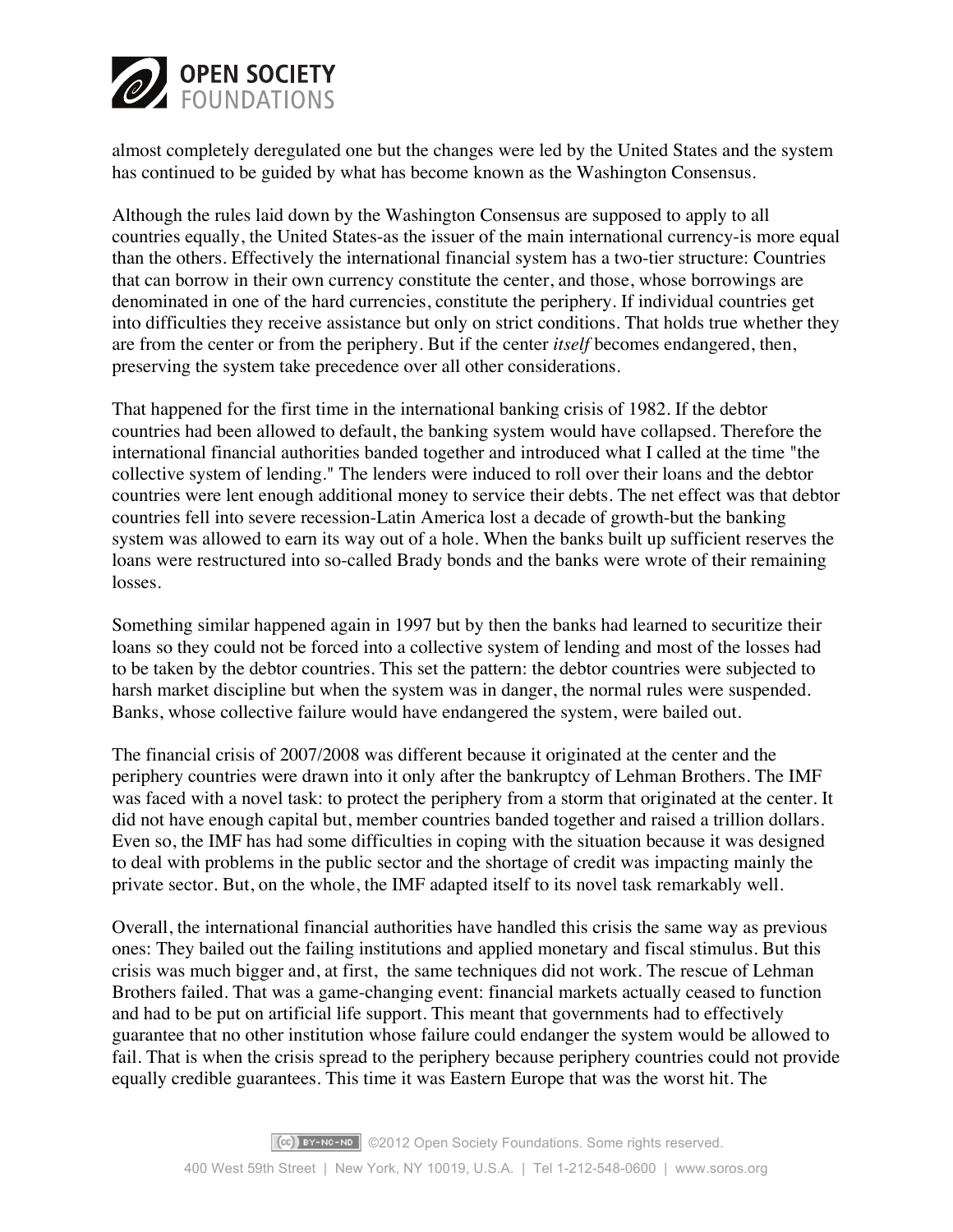

countries at the center used the balance sheets of their central banks to pump money into the system and to guarantee the liabilities of commercial banks, and governments engaged in deficit financing to stimulate the economy on an unprecedented scale.

These measures have been successful and the global economy appears to be stabilizing. There is a growing belief that the global financial system has once again escaped collapse and we are slowly returning to business as usual. This is a grave misinterpretation of the current situation. Humpty Dumpty cannot be put together again. Let me explain why.

\* \* \*

The globalization of financial markets that took place since the 1980s was a market fundamentalist project spearheaded by the United States and the United Kingdom. Allowing financial capital to move around freely in the world made it difficult to tax it or to regulate it. This put financial capital into a privileged position. Governments had to pay more attention to the requirements of international capital than to the aspirations of their own people because financial capital could move around more freely. So as a market fundamentalist project, globalization was highly successful; individual countries found it difficult to resist it. But the global financial system that emerged was fundamentally unstable because it was built on the false premise that financial markets can be safely left to their own devices. That is why it broke down and that is why it cannot be put together again.

Global markets need global regulations, but the regulations that are currently in force are rooted in the principle of national sovereignty. There are some international agreements, most notably the Basel Accords on minimum capital requirements, and there is also good cooperation among market regulators. But the source of the authority is always the sovereign state. This means that it is not enough to restart a mechanism that has stalled; we need to create a regulatory mechanism that has never existed. As things stand now, the financial system of each country is being sustained and supported by its own government. The governments are primarily concerned with their own economies. This tends to give rise to financial protectionism, which threatens to disrupt and perhaps destroy global financial markets. British regulators will never again rely on the Icelandic authorities and countries at the periphery will be reluctant to be entirely dependent on foreign-owned banks.

The point I am trying to make is that regulations must be international in scope. Without it, financial markets cannot remain global; they would be destroyed by regulatory arbitrage. Businesses would move to the countries where the regulatory climate is the most benign and this would expose other countries to risks they cannot afford to run. Globalization was so successful because it forced all countries to remove regulations but, the process does not work in reverse. It will be difficult to get countries to agree on uniform regulations. Different countries have different interests which drive them towards different solutions.

\* \* \*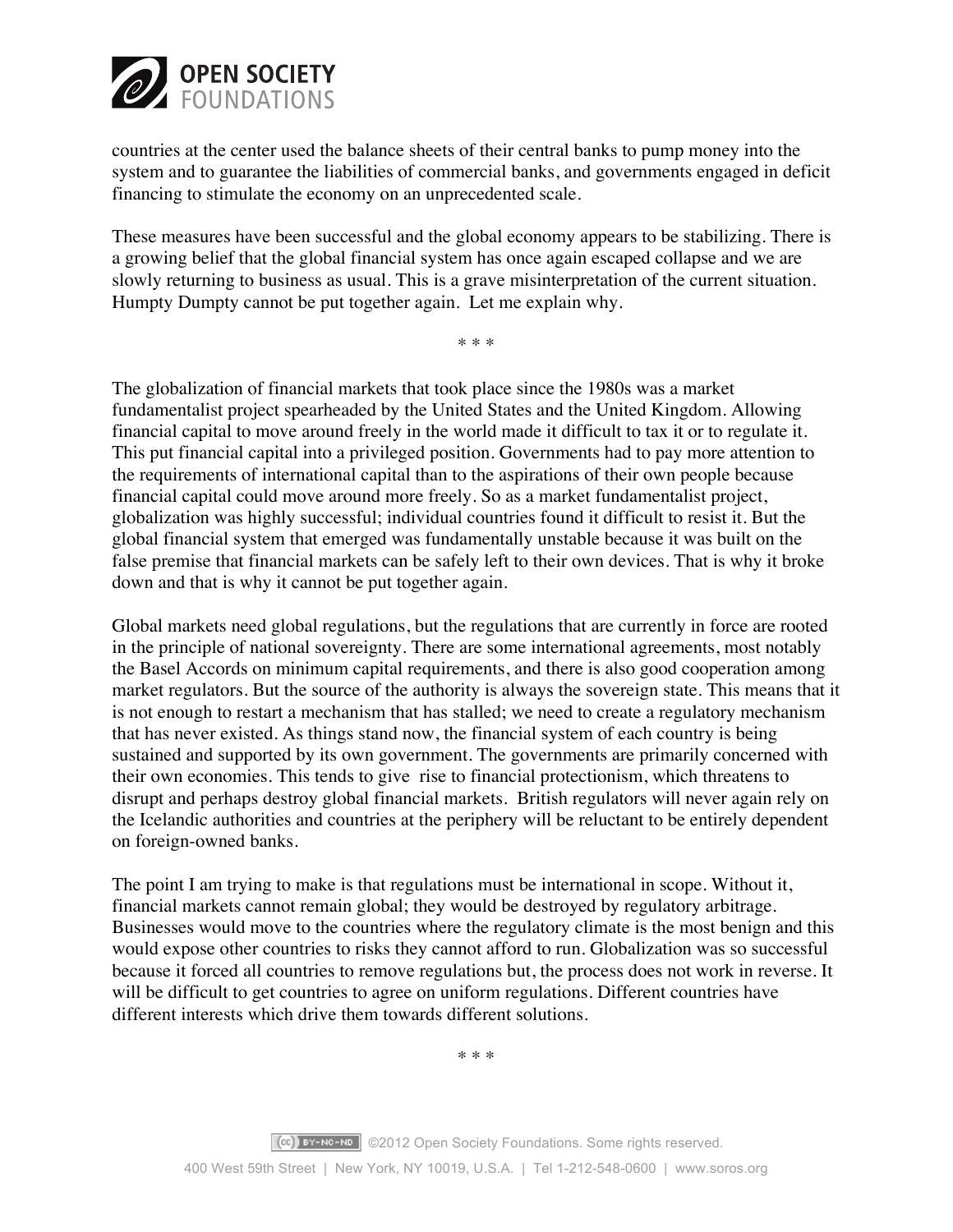

This can be seen in Europe. And if European countries cannot agree among themselves, how can the rest of the world? During the crisis, Europe could not reach a Europe-wide agreement on guaranteeing its financial system; each country had to guarantee its own. As things stand now, the Euro is an incomplete currency. It has a common central bank but it does not have a common treasury-and guaranteeing or injecting equity into banks is a treasury function. The crisis offered an opportunity to remedy this shortfall but Germany stood in the way.

Germany used to be the driving force behind European integration but that was at a time when Germany was willing to pay practically any price for reunification. Today's Germany is very different. It is at odds with the rest of the world in fearing inflation rather than recession and, above all, it does not want to serve as the deep pocket for the rest of Europe. Without a driving force, European integration has ground to a halt.

Fortunately, Europe had the benefit of the social safety net. It held down European growth rates in good times, but it served its purpose in the downturn and the recession in Euroland turned out to be less severe than expected. Now that the fears of an economic collapse have subsided, the European Union is showing some signs of political revival. The European Central Bank has effectively bailed out the Irish banking system and Ireland has resoundingly endorsed the Lisbon Treaty. So one should not be too pessimistic about Europe.

The fact that the financial crisis is having different long-term impacts on different countries may turn out to be more of a problem. In the short term, all countries were negatively affected, but in the long term there will be winners and losers. Although the range of uncertainties for the actual course of events is very wide, shifts in relative positions can be predicted with greater certainty. To put it bluntly, the United States stands to lose the most and China is poised to emerge as the greatest winner. The extent of the shift is already exceeding most expectations. There will be significant changes in the relative positions of other countries as well but from a global perspective the one between the United States and China is the most significant.

The United States has been at the center of the international financial system ever since the Second World War. The dollar has served as the main international currency and the United States has derived immense benefits from it but lately it has abused its privilege. Starting in the 1980s it has built up an ever increasing current account deficit. This could have continued indefinitely because the Asian tigers, first under the leadership of Japan and then of China, were willing to finance that deficit by building up their dollar holdings, but the excessive indebtedness of United States households brought the process to an end. When the housing bubble burst, households found themselves overextended. The banking system has suffered tremendous losses and has to earn its way out of a hole. In commercial real estate and leveraged buyouts, the bloodletting is yet to come. These factors will continue to weigh on the American economy and the American consumer will no longer be able to serve as the motor for the world economy.

To some extent, China may be able to take its place. China has been the primary beneficiary of globalization and it has been largely insulated from the financial crisis.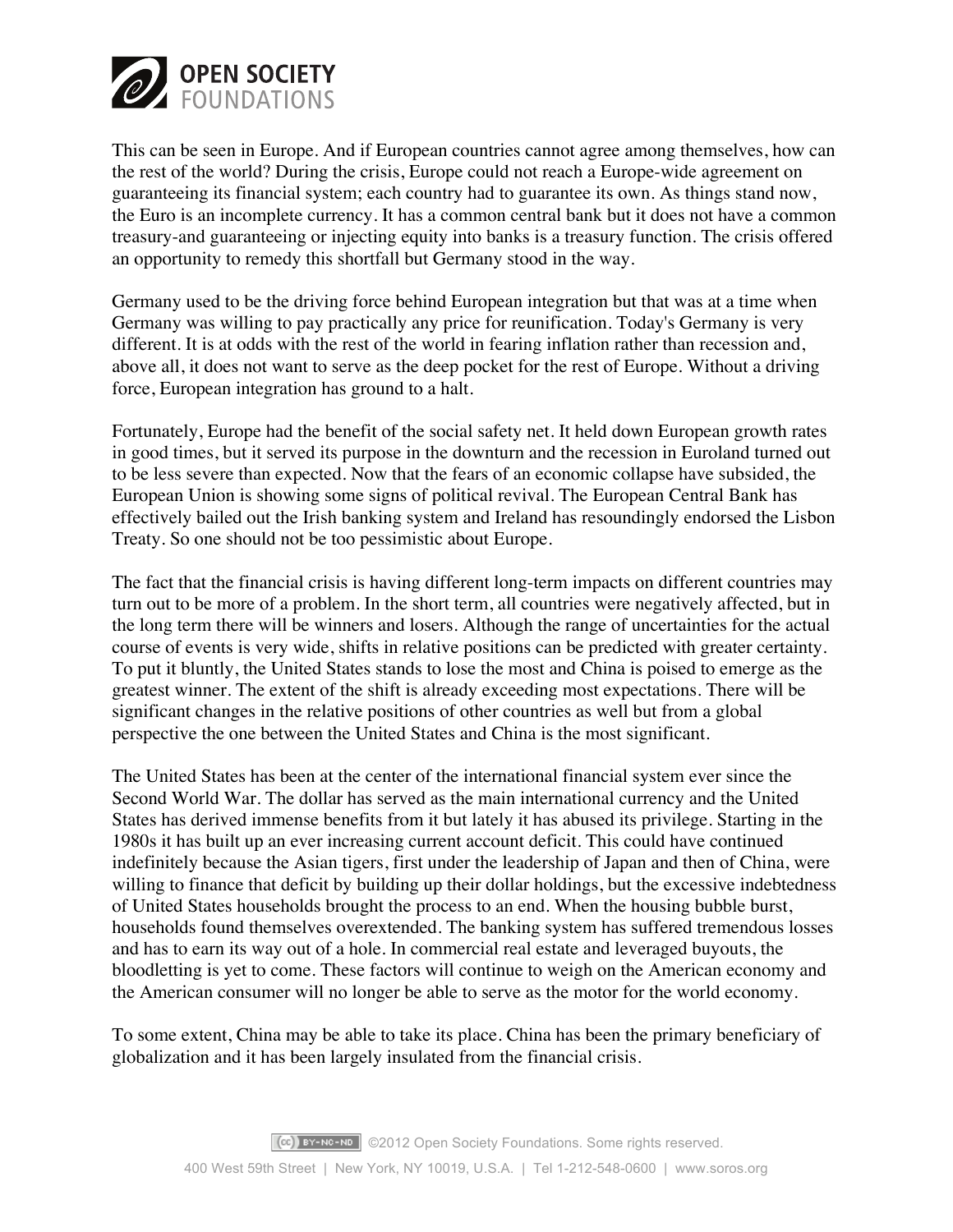

For the West in general, and the United States in particular, the crisis was an internally generated event, which led to the collapse of the financial system. For China, it was an external shock which hurt exports but left the financial, political and economic system unscathed.

China has discovered a remarkably efficient method of unleashing the creative, acquisitive, and entrepreneurial energies of the people who are allowed to pursue their self-interest while the State can cream off a significant portion of the surplus value of their labor by maintaining an undervalued currency and accumulating a trade surplus. So China is likely to emerge as the big winner.

China is not a democracy and the rulers know that they must avoid social unrest if they want to remain the rulers. Therefore they will do anything in their power to maintain economic growth at 8 percent and create new jobs for a growing workforce. And they have plenty of power because of the trade surplus. China can stimulate its domestic economy through infrastructure investments and it can foster its exports by investing in and extending credits to their trading partners. After all, that is what China was doing when it was financing its exports to America by buying US government bonds. Now that the American consumers have to cut back, they can develop relations with other countries. So China will be a positive force in the world economy while the United States will be limping along.

The Chinese economy is of course much smaller than the United States; with a smaller motor, the world economy is likely to move forward at a slower pace. But within these limits a tectonic shift is taking place between the United States and China with third parties reorienting themselves toward the source of positive impulses. The shift may not be permanent or irreversible-just think of the rise and fall of Japan Inc.-but at the present moment, it constitutes the most predictable and significant trend in the global political economy and China is pulling along its trading partners like Brazil and some African and Asian countries. India is doing well based on domestic growth.

The success of Chinese economic policy cannot be taken for granted. The infrastructure investment in the Chinese hinterland may not generate self-sustaining economic growth. Under the Chinese system, the return on new investments is generally very low because investment decisions are dictated by political rather than commercial considerations. On the previous two occasions, the relaxation of bank credit has produced a spate of bad loans. This time it may be different, because there has been a shift in power from the regional to the central authorities, and the local officials of the banks are no longer under the control of the provincial authorities-but success cannot be taken for granted. Moreover, China may be dragged down by a global slowdown. But if China flounders, the global economy loses its motor. Therefore the relative success of China is more assured than its absolute success.

\* \* \*

We are at a moment in history which, in some ways, is comparable to the end of the Second World War. Then the prevailing system had actually collapsed and a new one had to be built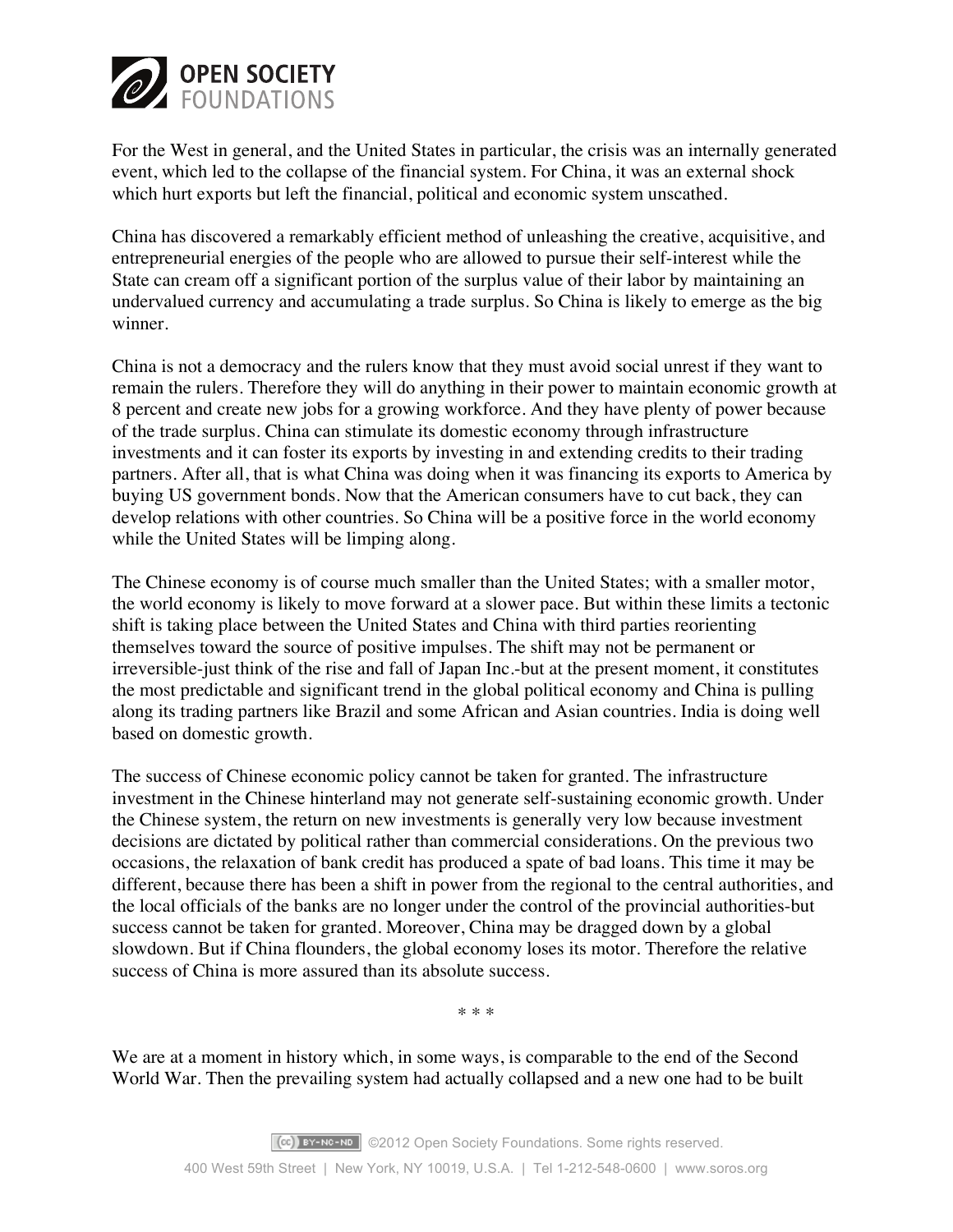

from scratch. At Bretton Woods, the victorious powers proved equal to the task. Inspired mainly by Lord Keynes, they built a system that could accommodate the entire world even if the United States was more equal than others. Now, the prevailing multilateral system-call it international capitalism-did not fully collapse but it has been greatly weakened, its inherent flaws have been revealed, and it is challenged by a viable alternative. The rise of China offers a fundamentally different form of economic organization than the current international financial system. It may be given the label of "state capitalism" as distinct from the international capitalism championed by the Washington Consensus. We are at the end of an era, but we are not fully aware of it.

The two forms of economic organization-State Capitalism and International Capitalism are in competition with each other. Neither of them is attractive. The Washington Consensus has failed. International capitalism in its present form has proven itself inherently unstable because it lacks adequate regulation. It is also highly unjust. It favors the haves over the have nots.

At the same time, an international system based on state capitalism would inevitably lead to conflicts between states. The first signs of conflict are already beginning to surface because, ironically, China is repeating the mistakes of the colonial powers in dealing with the countries that are rich in natural resources just at a time when the colonial powers have learned from their past mistakes and are trying to rectify them. In order to gain access to natural resources, China is dealing with the rulers and neglecting the people. This helps oppressive and corrupt regimes to stay in power. This is an undesirable outcome but China is not the only one to be blamed for it. When a Chinese company tried to buy Unocal, it was rebuffed. And more recently, Rio Tinto reneged on a deal to sell an interest to a Chinese company. This has pushed China into dealing with those countries that the international financial institutions have shunned-Burma, Sudan, Zimbabwe, the Congo and Angola stand out. Guinea is the latest example. This is becoming a source of considerable friction which is not in the best interests of China, let alone the rest of the world. But China considers itself the aggrieved party and remains reluctant to join the Extractive Industries Transparency Initiative. This has become the biggest obstacle to the continued success of that initiative.

While the prevailing multilateral system will try to reconstitute itself, China will expand on a bilateral basis. China is, of course, part of the multilateral system but it does not occupy within that system a position that is commensurate with its current strength; therefore its participation in the international financial institutions is rather passive and its active expansion is likely to go through bilateral channels. For instance, China will complain about the role of the dollar and will promote the role of Special Drawing Rights but it is unlikely to allow the renminbi to become freely convertible because that would destroy the mechanism that has allowed the state to harvest the fruits of cheap Chinese labor through an undervalued currency. China will continue to maintain capital controls but will establish bilateral clearing accounts denominated in renminbi with countries like Brazil. This will diminish the status of the dollar as the international currency without replacing it.

\* \* \*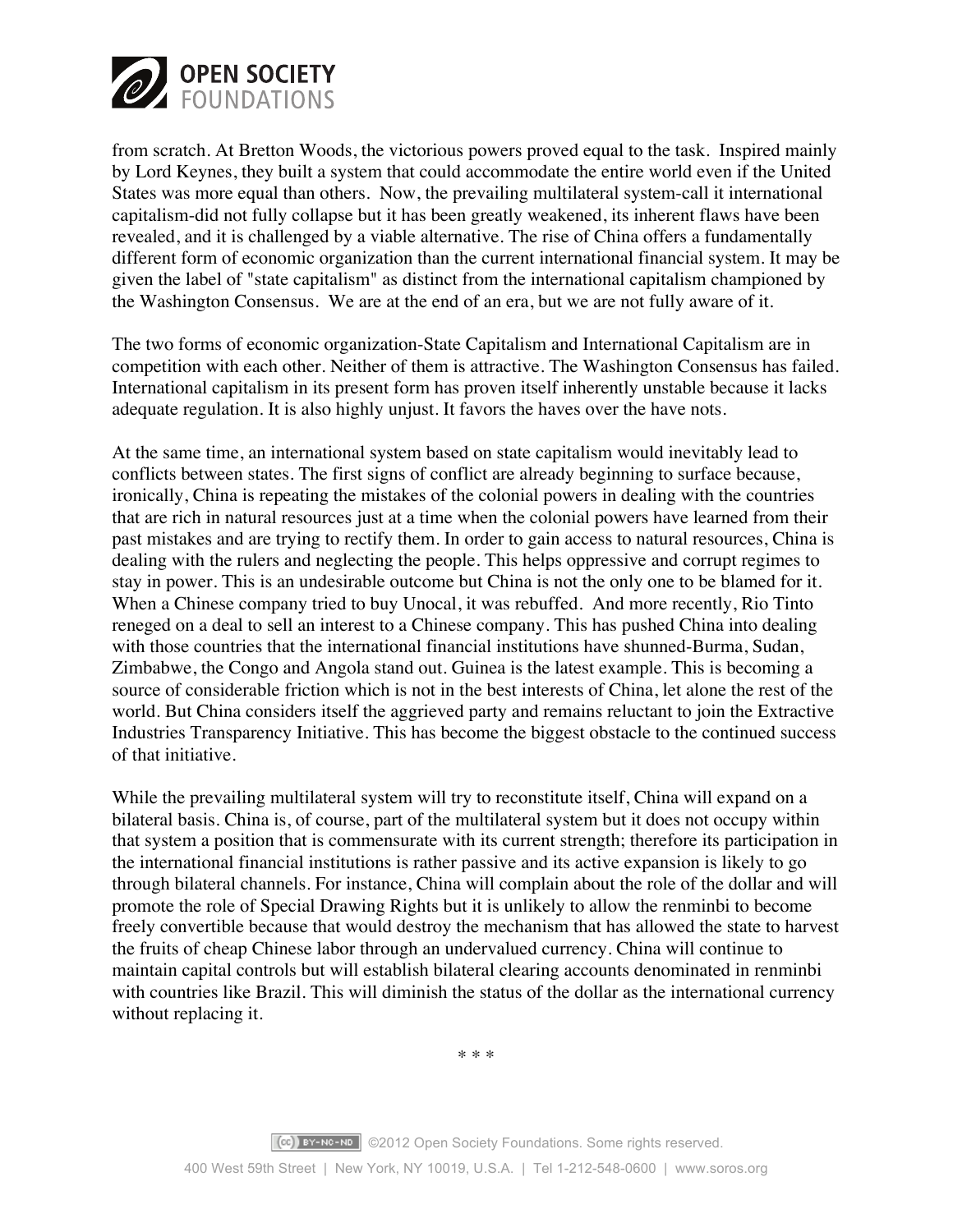

To sum up: the world is facing a choice between two fundamentally different forms of organization. We may label them international capitalism and state capitalism. The former, represented by the United States, has broken down and the latter, represented by China, is in the ascendant. The path of least resistance leads to the gradual disintegration of the international financial system as we know it. Yet a system of bilateral relations is liable to generate conflicts between states. A new multilateral system based on sounder principles needs to be invented. That would serve the best interests of both the United States and China and of course the rest of the world.

While international cooperation is almost impossible to achieve on a piecemeal basis, it may be attainable in a grand bargain where the entire financial order is rearranged. The emergence of the G20 as the primary forum of international cooperation and the peer review process adopted at the Pittsburgh meeting are steps in the right direction. But the G20 has to operate within the confines of the Articles of Association of the IMF because changing the Articles is a long drawn-out process.

That is what a new Bretton Woods conference could accomplish in one fell swoop. It would reconstitute the IMF to better reflect the prevailing pecking order among states and revise its methods of operation. It would decide how to treat financial institutions that are too big to fail and it would consider new rules to control capital movements. The total freedom of financial capital to move around internationally has proved to be a source of instability and needs to be curbed.

The use of the dollar as the main international currency has produced dangerous imbalances. The dollar no longer enjoys the trust and confidence it once did, yet no other currency is in a position to take its place. There is a general flight from currencies into gold and other commodities and tangible assets. That is harmful because it keeps those assets out of productive use and stokes the fear of inflation.

The United States ought not to shy away from the wider use of Special Drawing Rights (SDRs). That should induce China to abandon its peg to the dollar and that would be the best way to reduce international imbalances. Since SDRs are denominated in several national currencies, no single currency would enjoy an unfair advantage.

The range of currencies included in the SDRs would have to be widened and some of the newly added currencies, which would include the renminbi, may not be fully convertible. Therefore the dollar could still reestablish itself as the preferred reserve currency, provided it is prudently managed.

One of the great advantages of SDRs is that they allow the international creation of money. That would be particularly useful at times like the present. The money could be directed to where it is most needed. That would be a great improvement over what is happening currently. A mechanism which allows rich countries that don't need additional reserves to transfer their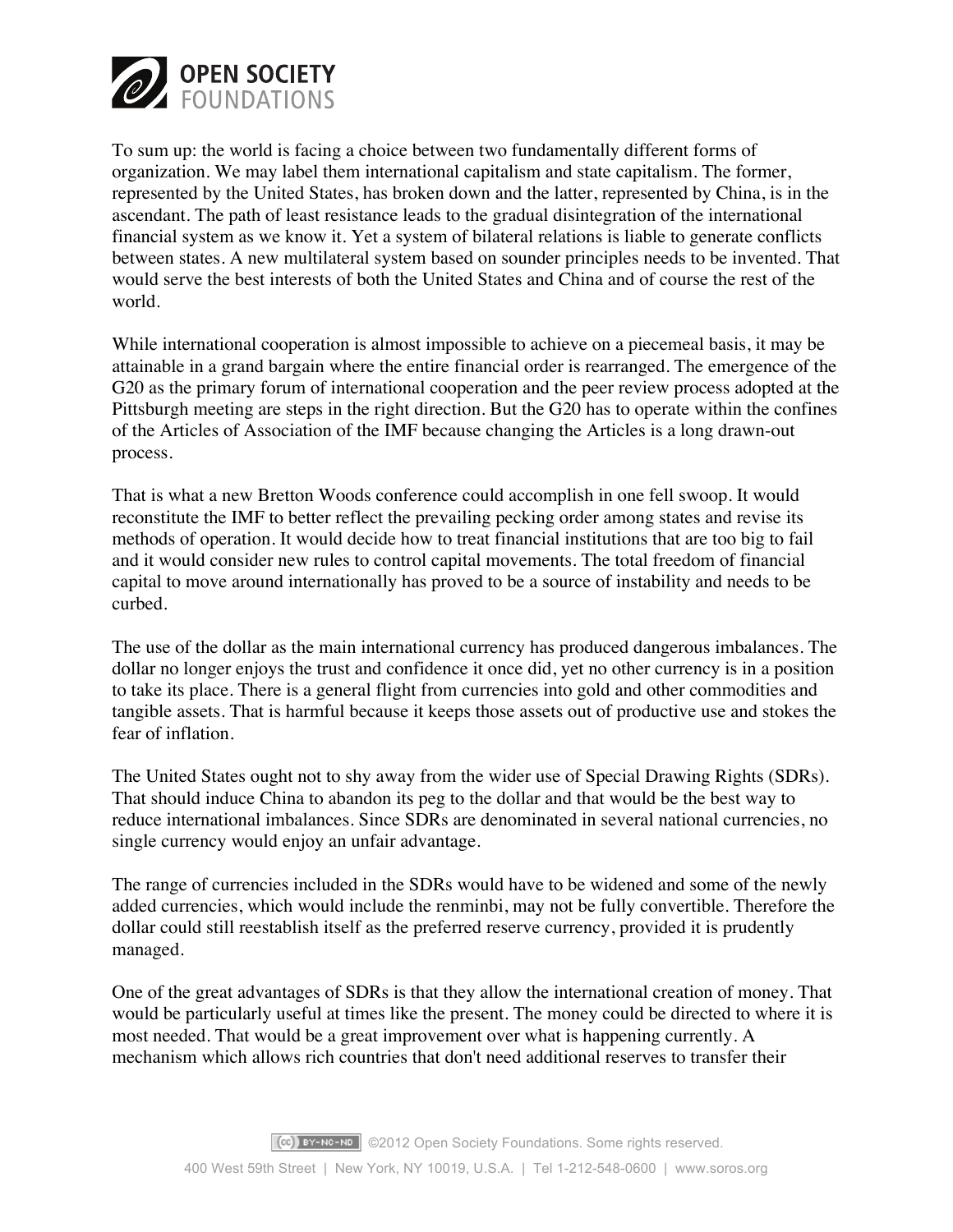

allocations to those who need them is readily available, and has already been used on a small scale.

The reorganization of the prevailing world order may have to extend beyond the financial system if we are to make progress in resolving issues like global warming and nuclear proliferation. It may have to involve the United Nations, especially membership of the Security Council.

The process needs to be initiated by the United States, but China and other developing countries ought to participate in it as equals. They are reluctant members of the Bretton Woods institutions which are dominated by countries that are no longer dominant. The rising powers need to be present at the creation of the new order to ensure that they will be active supporters of it.

Why should the United States initiate changes in a system of which it had been the main beneficiary? Because the system cannot survive in its present form and the United States has more to lose if it is not in the forefront of reforming it. America lost a lot of power and influence during the Bush presidency. Without far-sighted leadership, the relative position of the United States is likely to continue eroding. The United States is still in a position to lead the world. It can no longer impose its will on others, as the Bush administration sought to do, but it could lead a cooperative effort which would involve not only the developed but also the developing world. This would reestablish American leadership in an acceptable form.

Why should China submit to a new multilateral system in view of the fact that it is set to emerge as the winner from the current turmoil? The answer is equally simple. In order to continue rising it must make itself acceptable to the rest of the world. That means that it must move towards a more open society, combining an increased measure of individual freedom with the rule of law. Given the current military power relations, China can continue rising only in a peaceful environment where the rest of the world willing accepts the rise of China.

It is even more important for the sake of a peaceful world that the United States should find its proper place in a new world order. A declining superpower losing both political and economic dominance but still preserving military supremacy is a dangerous mix.

And, as I have tried to show, democracy is in deep trouble in America. The financial crisis has inflicted hardship on a population that does not like to face harsh reality. President Obama has deployed the "confidence multiplier" and claims to have contained the recession. If there is a double dip the population will become susceptible to all kinds of fear mongering and populist demagogy. If President Obama fails, the next administration will be sorely tempted to create some diversion from troubles at home and that could be very dangerous to the world.

President Obama has the right vision, but he needs to be more far-sighted. He believes in international cooperation rather than the Bush-Cheney idea of might is right. But he is preoccupied with many pressing problems. Reinventing the international financial system is not high on his agenda. Some of his economic advisers still seem to believe that the efficient market hypothesis is valid, except once in a hundred years. The financial institutions that have survived